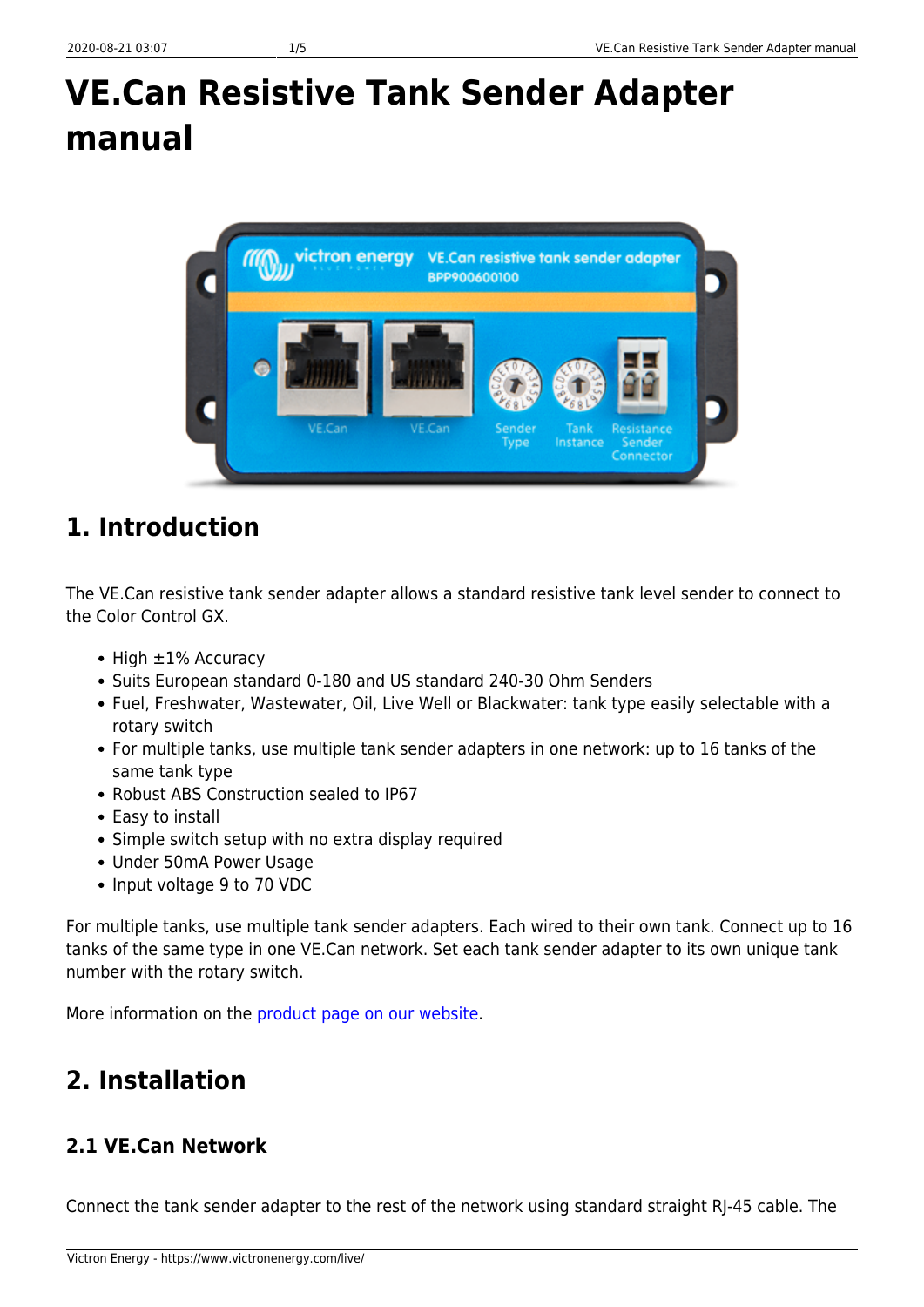adapter has two RJ45 sockets to allow easy daisy chaining.

Place a VE.Can terminator at both ends of the network. The Color Control GX is supplied with two of those terminators.

#### **2.2 Power**

For the adapter to work, the VE.Can network needs to be powered. These products will power the VE.Can network:

- Skylla-i (all models)
- Lynx Ion + Shunt (both the 250A and the 600A model)
- Lynx Shunt VE.Can
- BlueSolar MPPT 150/70 VE.Can
- BlueSolar MPPT 150/85 VE.Can

In case there is no such product in the installation, add the VE.Can Power Cable - ASS030690000 to the installation.

#### **2.3 Sender Type**

Then select the correct sender type using the left rotary switch:

| Sender resistance Tank Type |                    | <b>Switch Position</b> |
|-----------------------------|--------------------|------------------------|
| European 0-180              | Fuel               | 0                      |
|                             | Fresh Water        | 1                      |
|                             | Waste Water 2      |                        |
|                             | Live well          | 3                      |
|                             | Oil                | 4                      |
|                             | <b>Black water</b> | 5                      |
|                             | Invalid            | 6                      |
|                             | Invalid            | 7                      |
| American 240-30             | Fuel               | 8                      |
|                             | Fresh Water        | 9                      |
|                             | Waste Water A      |                        |
|                             | Live well          | В                      |
|                             | Oil                | C                      |
|                             | <b>Black water</b> | D                      |
|                             | Invalid            | E                      |
|                             | Invalid            | F                      |

#### **2.4 Tank Instance**

This setting is used in systems with multiple tanks. Set each tank to a unique Tank Instance.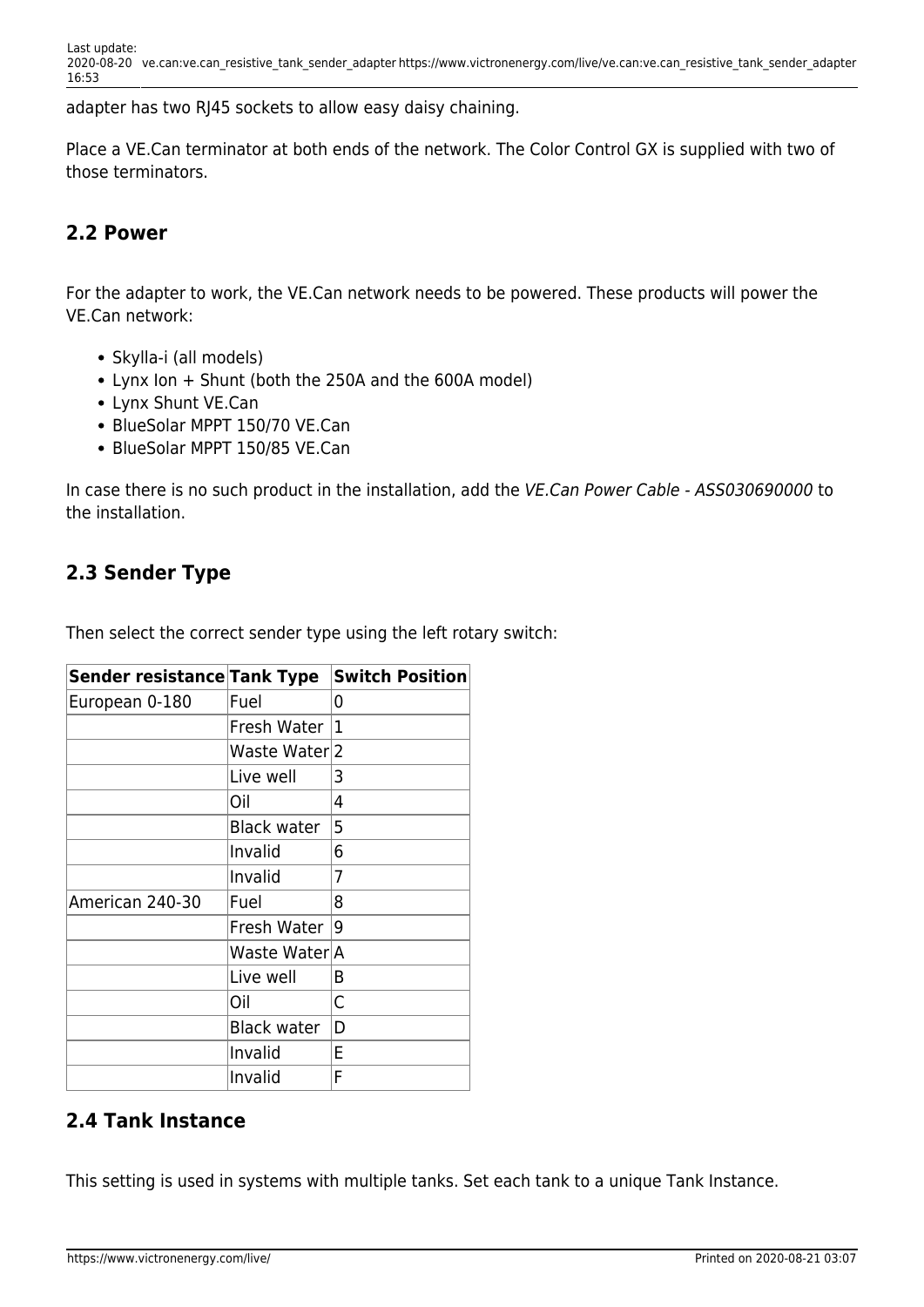### **2.5 Resistance Sender Connector**

The two wires coming from the tank sender (not included) can be wired into the two spring loaded terminals on the tank sender adapter.

# **3. Configuration**

Once connected to the Color Control GX a new entry will appear on the main menu.

| <b>Device List</b>      | 15:07         |
|-------------------------|---------------|
| Quattro 24/3000/70-2x50 |               |
| Fronius IG Plus 50 V-1  |               |
| PV Inverter on output   |               |
| Waste water tank        |               |
| <b>Notifications</b>    |               |
| Settings                |               |
| <b><i>l</i>l</b> Pages  | $\equiv$ Menu |

On the tank page the current tank level and remaining capacity values are displayed.

|                | <b>Waste water tank</b> | 915:04              |
|----------------|-------------------------|---------------------|
| Level          |                         | 100.0%              |
| Remaining      |                         | 0.200m <sup>3</sup> |
| Setup          |                         |                     |
| Device         |                         |                     |
|                |                         |                     |
|                |                         |                     |
| <u>교</u> Pages |                         | $\equiv$ Menu       |

Select the "Setup" item to open the configuration page where following settings can be configured.

### **Capacity**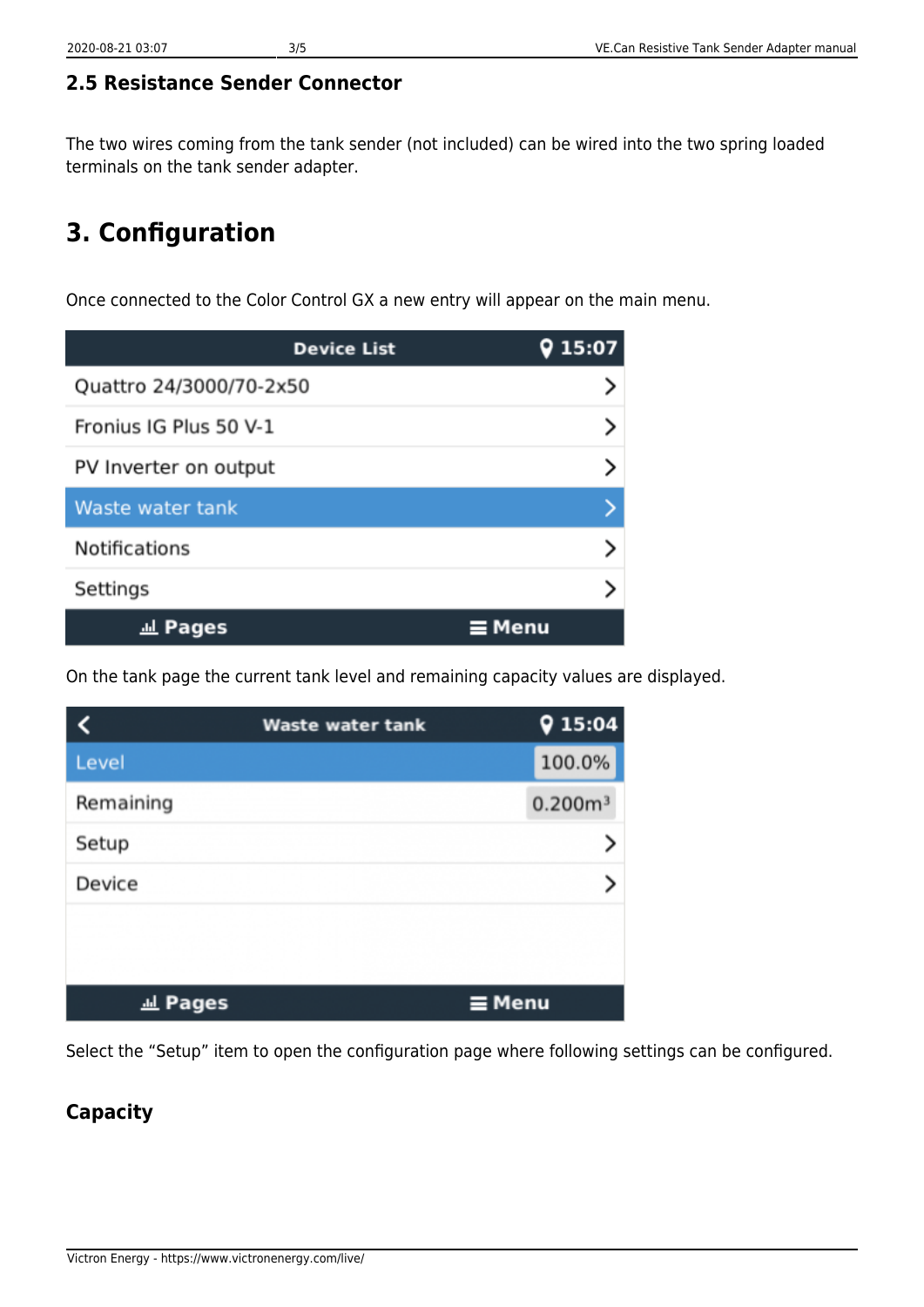Last update: 2020-08-20 ve.can:ve.can\_resistive\_tank\_sender\_adapter https://www.victronenergy.com/live/ve.can:ve.can\_resistive\_tank\_sender\_adapter 16:53

|                            | <b>Setup</b> | 915:04              |
|----------------------------|--------------|---------------------|
| Capacity                   |              | 0.200m <sup>3</sup> |
| Fluid type                 |              | Waste water         |
| Volume unit                |              | Cubic metre         |
|                            |              |                     |
|                            |              |                     |
|                            |              |                     |
| <b>Pages</b><br><u>.hl</u> |              | ≡ Menu              |

## **Fluid type**

|                      | 15:05<br>0 |
|----------------------|------------|
| Fuel                 |            |
| Fresh water          |            |
| <b>Waste water</b>   |            |
| Live well            |            |
| Oil                  |            |
| Black water (sewage) |            |
|                      |            |

#### **Volume unit**